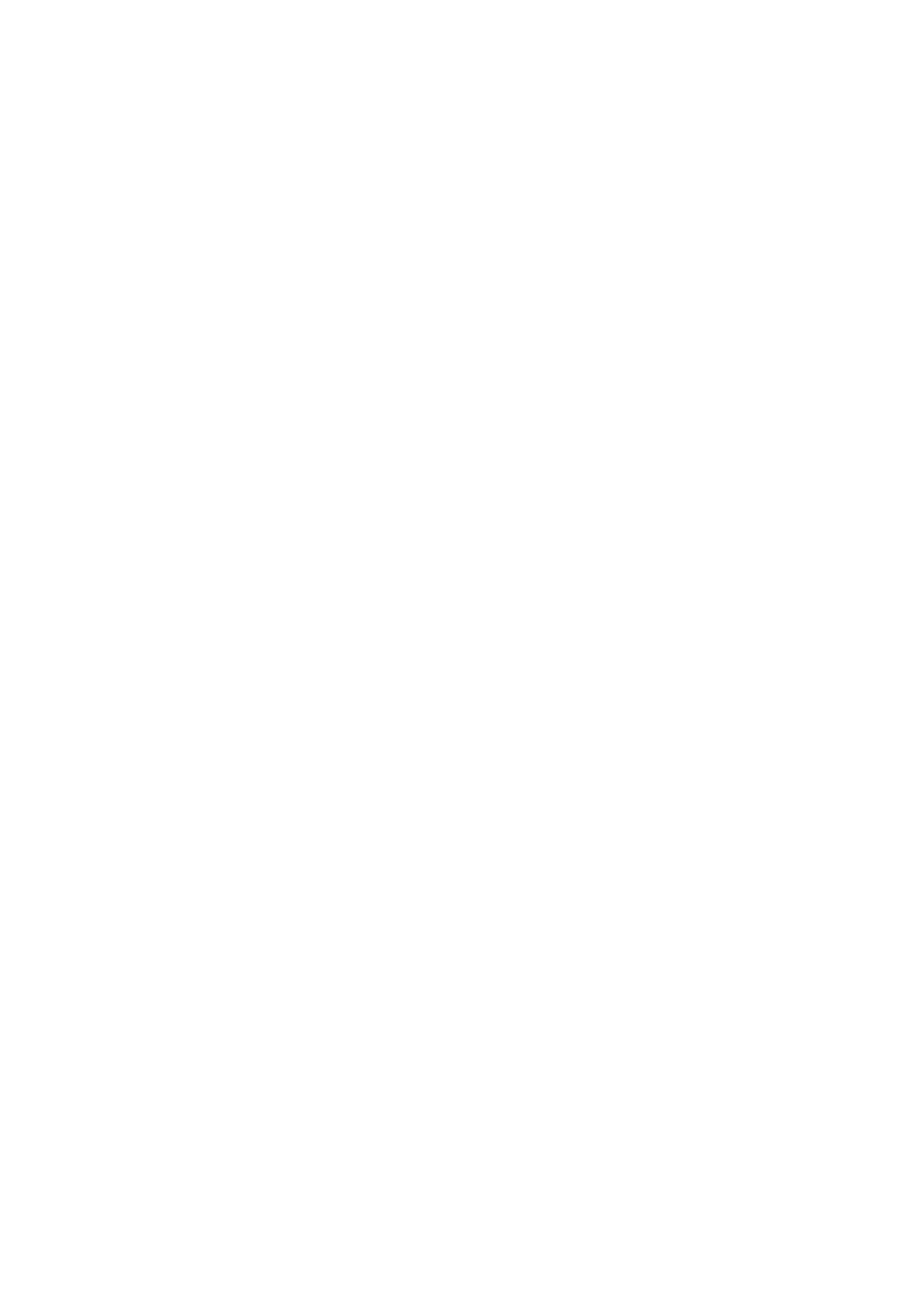## ლიტერატურა

- 1 Intrapartum care. Care of healthy women and their babies during childbirth. National Collaborating Centre for Women's and Children's Health. Commissioned by the National Institute for Health and Clinical Excellence. 2007 RCOG Press, London.
- 2 Waldenstrom U Nilsson CA. Experience of childbirth in birth center care. A randomised controlled study. Acta Obstetricia et Gynecologica Scandinavica 1994; 73: 547-554.
- 3 Hodnett ED, Gates S, Hofmeyr G J, Sakala C. Continuous support for women during childbirth. Cochrane Database of Systematic Reviews 2003, Issue 3. Article Number: CD003766. Date of Issue: 10.1002/14651858.CD003766.
- 4 Cluett E R, Nikodem VC, McCandlish RE, Burns EE. Immersion in water in pregnancy, labour and birth. Cochrane Database of Systematic Reviews 2002, Issue 2. Article Number: CD000111. Date of Issue: 10.1002/14651858.CD000111.pub2.
- 5 Smith CA, Collins CT, Cyna AM, Crowther CA. Complementary and alternative therapies for pain management in labour. Cochrane Database of Systematic Reviews 2006, Issue 4. Article Number: CD003521. Date of Issue: 10.1002/14651858.CD003521.pub2.
- 6 Olofsson C, Ekblom A, Ekman-Ordeberg G, Hjelm A, Irestedt L. Lack of analgesic effect of systemically administered morphine or pethidine on labour pain. British Journal of Obstetrics and Gynaecology 1996; 103:
- 7 Volmanen P, Akural E, Raudaskoski T, Ohtonen P, Alahuhta S. Comparison of remifentanil and nitrous oxide in labour analgesia. Acta Anaesthesiologica Scandinavica 2005; 49: 453-458.
- 8 Volikas I, Butwick A. Maternal and neonatal side effects of remifentanil PCA. British Journal of Anaesthesia 2005; 95: 504-509.
- 9 Anim-Somuah M, Smyth R, Howell C. Epidural versus non-epidural or no analgesia in labour. Cochrane Database of Systematic Reviews 2005, Issue4. Article Number: CD000331. Date of Issue: 10.1002/14651858.CD000331.pub2
- 10 Reynolds F, Sharma S, Seed PT. Analgesia in labour and funic acid-base balance: a meta-analysis comparing epidural with systemic opioid analgesia. British Journal of Obstetrics and Gynaecology 2002; 109: 1344-1353.
- 11 Russell R, Dundas R, Reynolds F. Long term backache after childbirth: prospective search for causative factors. British Medical Journal 1996; 312: 1384-1388.
- 12 COMET Study Group UK. Effect of low-dose mobile versus traditional epidural techniques on mode of delivery: a randomised controlled trial. Lancet 2001; 358: 19-23.
- 13 Beilin Y, Bodian CA, Weiser J, Hossain S, Arnold I, Feierman DE, Martin G, Holzman I. Effect of labor epidural analgesia with and without fentanyl oninfant breast-feeding: a prospective, randomized, doubleblind study. Anesthesiology 2005; 103: 1211-1217.
- 14 Sudlow C, Warlow C. Epidural blood patching for preventing and treating post- dural puncture headache. Cochrane Database of Systematic Reviews 2001, Issue 2. Article Number: CD001791. Date of Issue: 10.1002/14651858.CD001791.
- 15 Holdcroft A, Gibberd FB, Hargrove RL, Hawkins DF, Dellaportas CI. Neurological complications associated with pregnancy. British Journal of Anaesthesia 1995; 75: 522-526.
- 16 Jenkins K, Baker AB. Consent and anaesthetic risk. Anaesthesia 2003; 58:962-984.
- 17 Jenkins JG, Khan MM. Anaesthesia for Caesarean section: a survey in a UK region from 1992 to 2002. Anaesthesia 2003; 58: 1114-1118.
- 18 Jenkins JG. Some immediate serious complications of obstetric epidural analgesia and anaesthesia: a prospective study of 145,550 epidurals. International Journal of Obstetric Anesthesia 2005; 14: 37-42.
- 19 Reynolds F. Infection a complication of neuraxial blockade. International Journal of Obstetric Anesthesia 2005; 14: 183-188.
- 20 Ruppen W, Derry S, McQuay H, Moore RA. Incidence of epidural hematoma, infection, and neurologic injury in obstetric patients with epidural analgesia/anesthesia. Anesthesiology 2006; 105: 394-399.
- 21 Rice I, Wee MYK, Thomson K. Obstetric epidurals and chronic adhesivearachnoiditis. British Journal of Anaesthesia 2004; 92: 109-120.